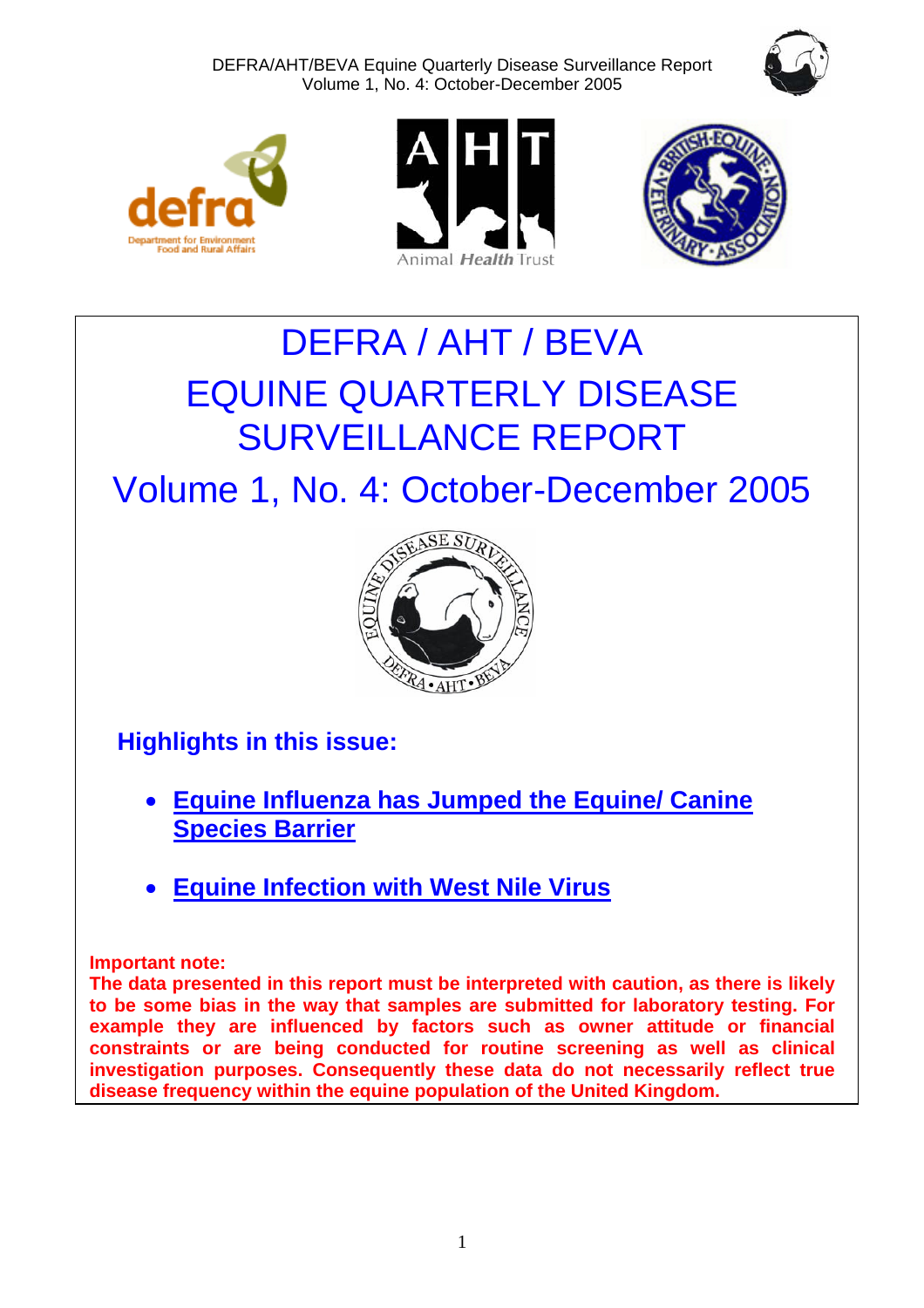

## **Table of Contents**

| <b>INTRODUCTION</b>                                                                                                                                                                                   | 3                             |
|-------------------------------------------------------------------------------------------------------------------------------------------------------------------------------------------------------|-------------------------------|
| <b>VIROLOGY DISEASE REPORT FOR THE FOURTH QUARTER OF 2005</b>                                                                                                                                         | 4                             |
| <b>EQUINE HERPES VIRUS (EHV)</b><br>EQUINE INFLUENZA (EIV)<br><b>FOCUS ARTICLE - EQUINE INFLUENZA HAS JUMPED THE EQUINE/CANINE SPECIES BARRIER</b><br><b>FOCUS ARTICLE: WEST NILE VIRUS IN HORSES</b> | 4<br>5<br>5<br>$\overline{7}$ |
| <b>BACTERIOLOGY DISEASE REPORT FOR THE FOURTH QUARTER OF 2005</b>                                                                                                                                     | 9                             |
| <b>TOXICOSIS REPORT FOR THE FOURTH QUARTER OF 2005</b>                                                                                                                                                | 9                             |
| <b>PARASITOLOGY REPORT FOR THE FOURTH QUARTER OF 2005</b>                                                                                                                                             | 10                            |
| <b>REPORT ON POST MORTEM EXAMINATIONS FOR FOURTH QUARTER OF 2005</b>                                                                                                                                  | 10                            |
| <b>EAST ANGLIA</b><br><b>SOUTH WEST</b><br><b>MIDLANDS</b><br><b>NORTHERN IRELAND</b>                                                                                                                 | 10<br>11<br>11<br>11          |
| <b>ACKNOWLEDGEMENTS</b>                                                                                                                                                                               | 12                            |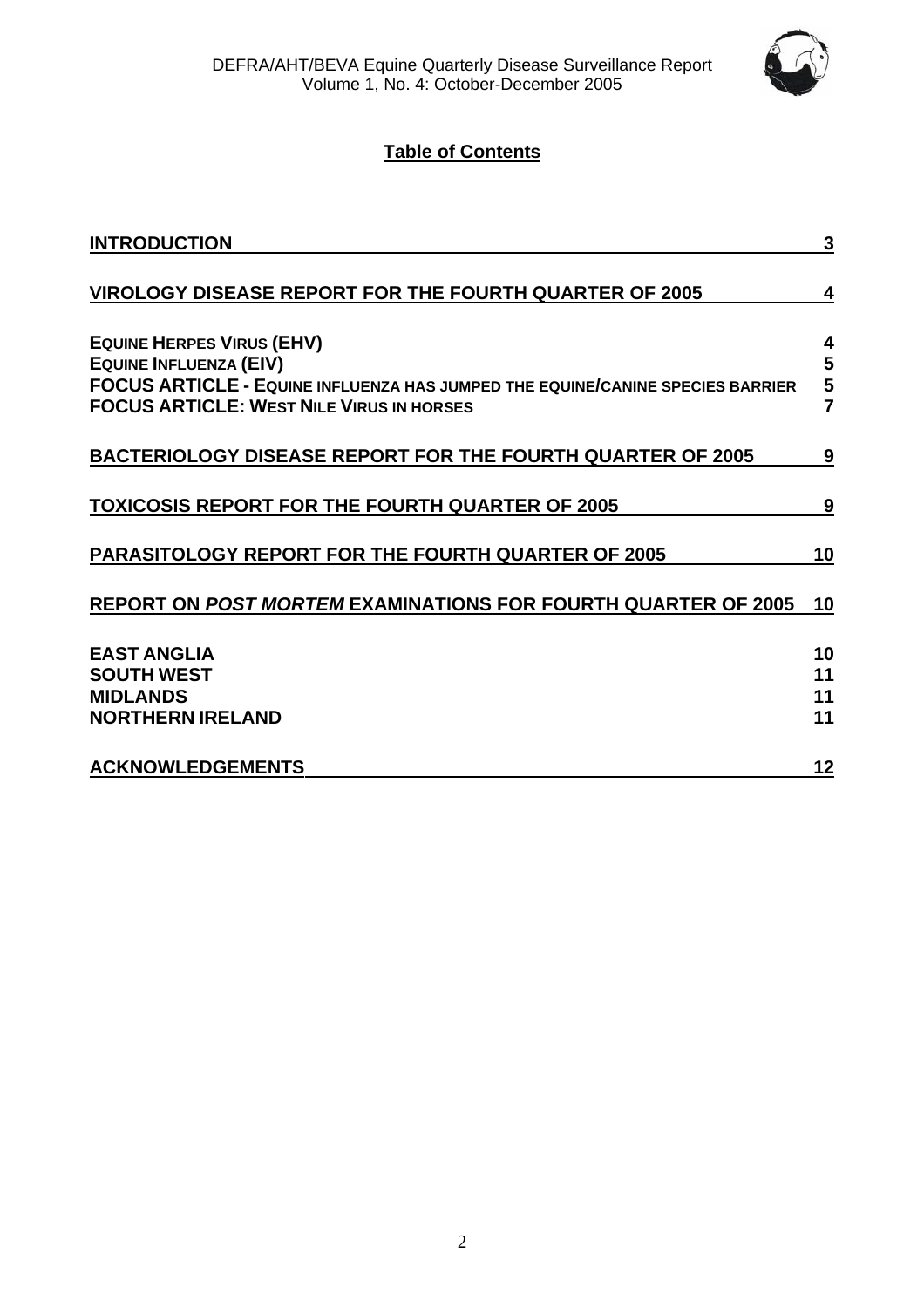

## <span id="page-2-0"></span>**Introduction**

Welcome to the final quarterly equine disease surveillance report for 2005 produced by DEFRA, BEVA and the Animal Health Trust. Regular readers will be aware that this report collates equine disease data arising from multiple diagnostic laboratories and veterinary practices throughout the United Kingdom giving a unique insight into equine disease occurrence on a national scale.

In the last report we announced that in August DEFRA had launched a consultation into a national strategy for dealing with equine encephalitides (Specified Type Equine Exotic Diseases (STEED) including West Nile virus and that the deadline for receipt of responses was 21<sup>st</sup> November 2005. This can now be accessed via the closed consultations section of the DEFRA website [\(http://www.defra.gov.uk/corporate/consult/steed](http://www.defra.gov.uk/corporate/consult/steed-contingency/index.htm)[contingency/index.htm\)](http://www.defra.gov.uk/corporate/consult/steed-contingency/index.htm). We can report that both the AHT and BEVA submitted detailed responses prior to the deadline and are awaiting feedback on these submissions. Please contact the AHT or BEVA directly if you are interested in these responses. Defra will collate and publish all responses to the consultation shortly.

In line with previous reports we continue to include focus articles kindly supplied by recognised contributors that provide novel insights into topics covered in the surveillance report. We reiterate that the views expressed in these focus articles are the authors' own and should not be interpreted as official statements of DEFRA, BEVA or the AHT. Focus articles in this issue have been contributed by Dr. Janet Daly and Dr. Javier Castillo-Olivares.

Complementary to the potential threat from new and re-emerging viral infections, **Dr. Janet Daly**, Head of the Influenza Research Group at the AHT, outlines how a well recognised infection of the horse can unexpectedly transfer to a novel host species. In this case, equine influenza virus infection was observed to jump the species barrier and cause fatal respiratory disease in some affected dogs in North America. Janet's article describes how retrospective investigation of a previously unexplained disease in Foxhounds in the UK demonstrated a similar cross-species transmission. In this case there was no apparent onward transmission between dogs.

Continuing the theme of equine neurological disease, **Dr. Javier Castillo-Olivares** is an internationally recognised authority on equine exotic infections including equine viral arteritis, African horse sickness and West Nile Fever, working in the Centre for Preventive Medicine at the AHT. Javier's article on West Nile virus infection of horses considers the potential risk of this infection in the UK setting, in the context of recent outbreaks in North America and mainland Europe.

Access to all of the equine disease surveillance reports can be made on a dedicated page on the Animal Health Trust website at [http://www.aht.org.uk/equine\\_disease.html](http://www.aht.org.uk/equine_disease.html) or via the BEVA and Defra websites: <http://www.beva.org.uk/> <http://www.defra.gov.uk/animalh/diseases/vetsurveillance/species/horses/index.htm>

We would remind readers and their colleagues that there is available on the AHT website a form for registration to receive reports regularly via e-mail as they are produced. The link for this registration form is available via [http://www.aht.org.uk/equine\\_disease\\_registration.html.](http://www.aht.org.uk/equine_disease_registration.html)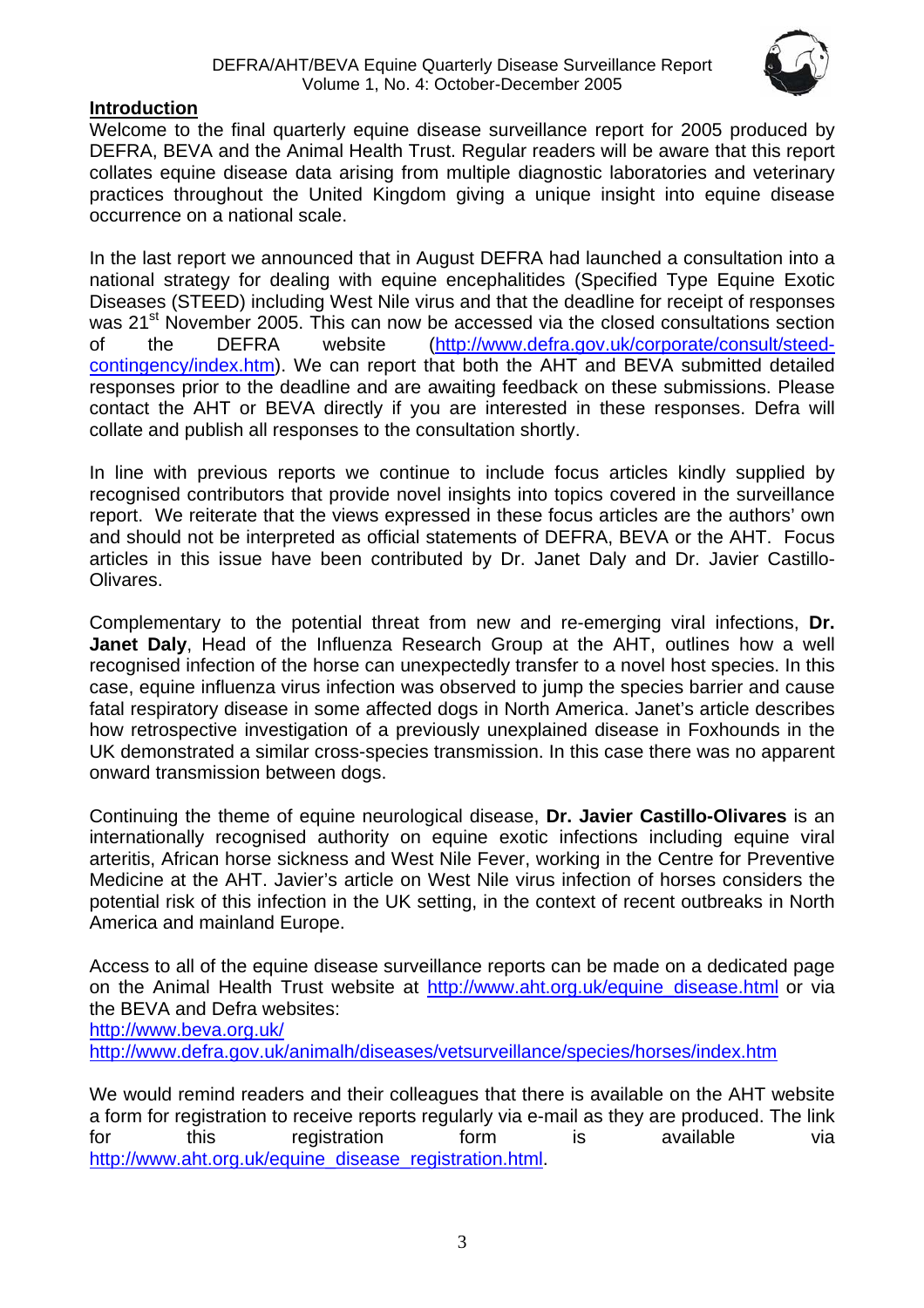

## <span id="page-3-0"></span>**Virology Disease Report for the Fourth Quarter of 2005**

We are again pleased to include data relating to EVA serology from the Veterinary Laboratories Agency (VLA), Weybridge, in this quarterly report. The sample population for the VLA is different from that for the other contributing laboratories as the VLA tests are principally in relation to international trade. Of the 8 serology positives detected by the VLA, 4 were among export samples, 3 from imports and 1 from overseas (with the findings from import samples of relevance to the UK).

|                             | <b>Number of</b><br><b>Samples Tested</b> | <b>Number</b><br><b>Positive</b> | %<br><b>Positive</b> | <b>Number of Contributing</b><br><b>Laboratories</b> |
|-----------------------------|-------------------------------------------|----------------------------------|----------------------|------------------------------------------------------|
| <b>Serological Tests</b>    |                                           |                                  |                      |                                                      |
| <b>EVA VN/ELISA</b>         | 2229                                      | $21^{#}$                         | 0.9%                 | 3                                                    |
| <b>VLA EVA VN</b>           | 2134                                      | $8^{\#}$                         | 0.4%                 |                                                      |
| EHV-1/-4 CF test            | 646                                       | $35*$                            | 5%                   | 2                                                    |
| EHV-3 VN test               | 2                                         | 0                                | 0%                   |                                                      |
| ERV-1/-2 CF test            | 321                                       | 9*                               | 3%                   |                                                      |
| Influenza HI test           | 335                                       | $10*$                            | 3%                   |                                                      |
| <b>Virus Detection</b>      |                                           |                                  |                      |                                                      |
| <b>EHV-1/-4 PCR</b>         | 11                                        |                                  | 9%                   |                                                      |
| <b>VLA EVA VI &amp; PCR</b> | 11                                        | 0                                | $0\%$                |                                                      |
| Influenza NP ELISA          | 10                                        | 5                                | 50%                  |                                                      |
| EHV VI                      | 60                                        |                                  | 12%                  |                                                      |
| Rotavirus                   | 4                                         | O                                | 0%                   | 2                                                    |

#### **Table 1: Virology sample throughput and positive results for fourth quarter 2005**

 $EHV =$  equine herpes virus,  $EVA =$  equine viral arteritis,  $VN =$  virus neutralisation,  $ELISA =$  enzyme-linked immunosorbent assay, CF = complement fixation,

 $H =$  haemagglutination inhibition, PCR = polymerase chain reaction, NP ELISA = nasopharyngeal swab

 $VI =$  virus isolation,  $ERV =$  equine rhinovirus,  $#$  = Seropositives include vaccinated stallions

\* = Diagnosed positive on basis of seroconversion between paired sera

## **Equine Herpes Virus (EHV)**

#### **EHV-1 Abortion**

Five confirmed cases of EHV-1 abortion have been diagnosed during the quarter. Two of the affected mares were vaccinated against EHV and three of the cases occurred in Thoroughbreds. Diagnosis was based on characteristic histological findings in conjunction with positive EHV-1 PCR results and positive virus isolation from fetal tissue samples.

## **EHV-1 Respiratory Disease**

EHV-1 was isolated from two nasopharyngeal swabs taken from horses on unrelated premises this quarter. The affected animals were a Thoroughbred foal and a seven-yearold crossbred mare. Both showed signs of clinical respiratory disease whilst in-contacts remained asymptomatic.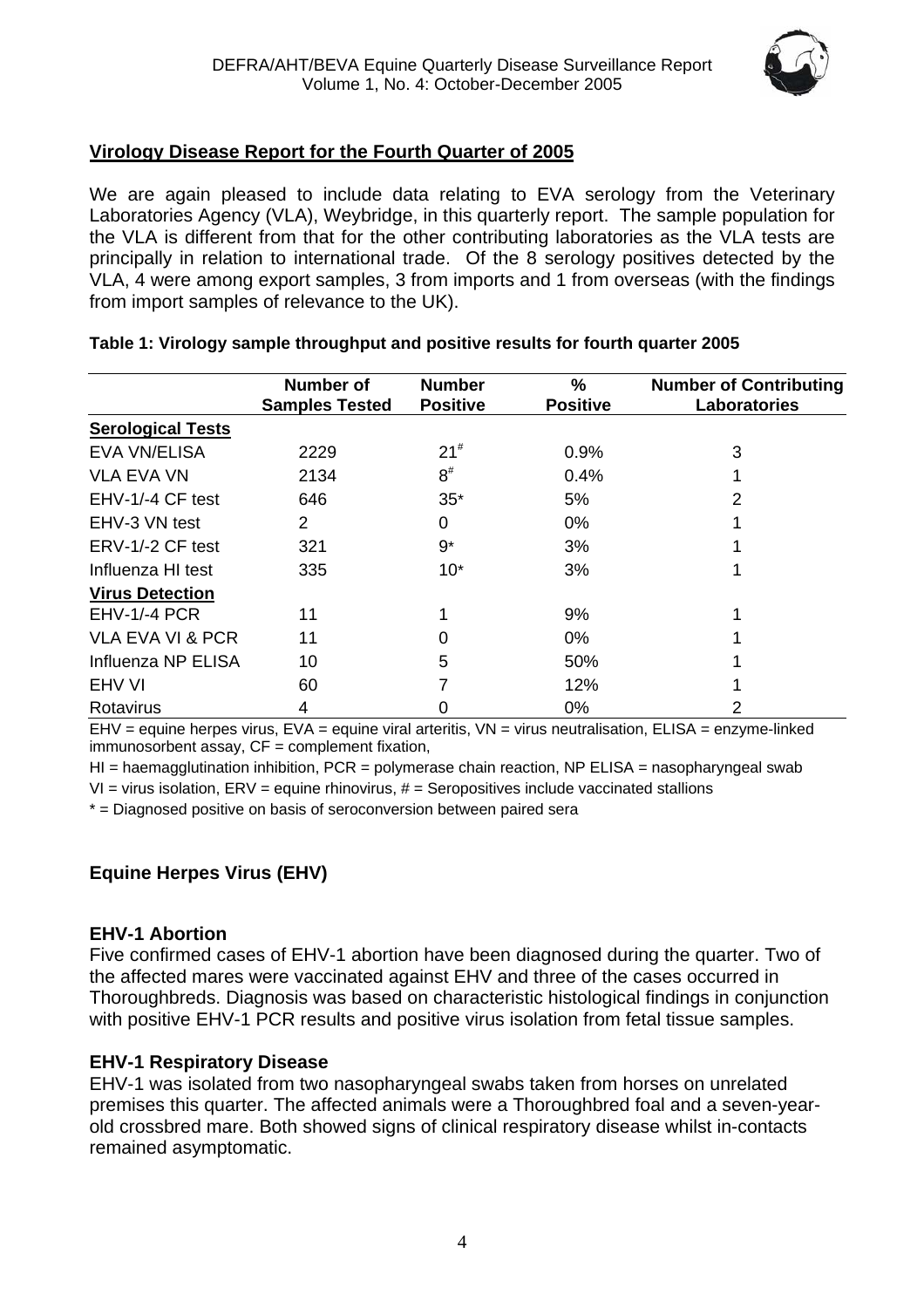

## <span id="page-4-0"></span>**Equine Influenza (EIV)**

Three outbreaks of influenza have been confirmed during the quarter.

- A six-month old crossbred foal was confirmed with influenza having been transported from Wales to Scotland. The diagnosis was based on a positive ELISA result from a nasopharyngeal swab. No other animals, including the dam, were affected. The virus was isolated from this outbreak and typing revealed it to be a European lineage virus similar to Benelux/03 and Buckinghamshire/02. The isolate was quite different from Wales/05, identified in September 2005, which appeared to be closely related to Newmarket/03.
- An outbreak occurred on a livery yard in Essex during which five of ten native-breed horses showed clinical signs of depression, pyrexia and a dry cough. Nasopharyngeal swabs from four of the affected animals were positive by ELISA. The vaccination history of the horses was uncertain.
- A single case was confirmed in Somerset on a private yard of twenty horses. The affected four-year-old Irish Draught cross was unvaccinated and had a history of close contact with two coughing horses recently arrived from a sale. Diagnosis was based on seroconversion between paired serum samples. No nasopharyngeal swab was submitted.

## **FOCUS ARTICLE - Equine influenza has jumped the equine/canine species barrier (Dr Janet Daly, Centre for Preventive Medicine, Animal Health Trust)**

Influenza is very much in the news at the moment because of the fear that the avian influenza H5N1 strain ('bird flu') poses a significant threat to the avian industry and has the potential to cause a human influenza pandemic. Aquatic birds are the natural reservoir of influenza A viruses from which viruses are occasionally transmitted to other animals, including domestic chickens, horses, pigs and people, causing transitory infections and outbreaks. Through adaptation, some of these viruses may establish species-specific permanent lineages of influenza. Transmission of viruses and transitory infections may also occur among the new hosts (e.g. between humans and pigs or chickens and humans).

Interspecies transmission of equine influenza was a major topic at a Havemeyer Foundation equine influenza workshop held in Miami, Florida in November 2005. In March 2004, a press release from the University of Florida reported the first known natural transmission of equine influenza to another species after isolating an equine influenza virus from a greyhound affected during a respiratory disease outbreak in January 2004. The latest information available from the American Veterinary Medical Association (AVMA) is that canine influenza has been confirmed in 23 states in the US (Figure 1). In addition to outbreaks at greyhound racetracks, infection has also been confirmed in pet dogs in 13 states.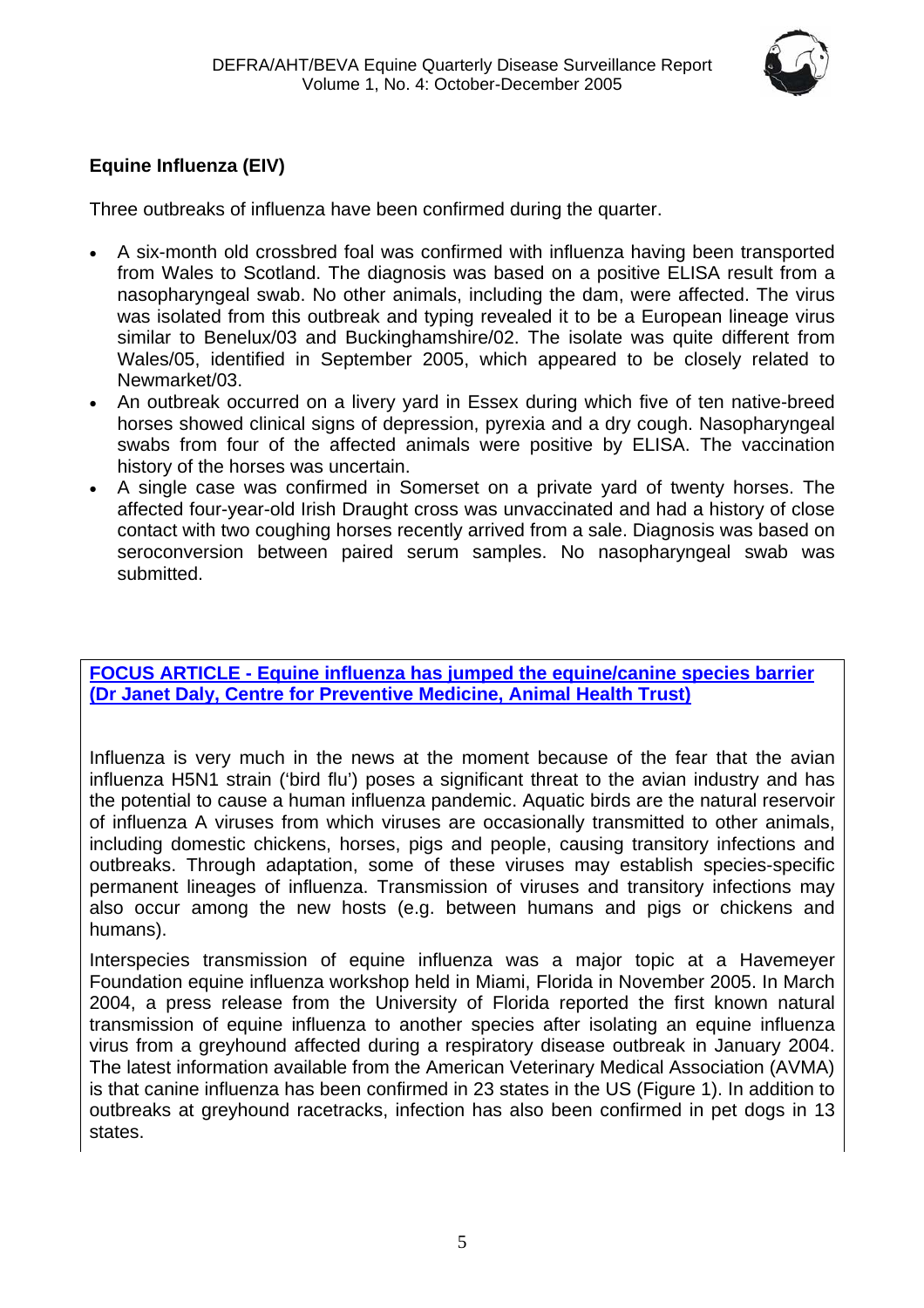

<span id="page-5-0"></span>

**Figure 1. US States with confirmed canine influenza outbreaks (indicated in red) as of November 2005 (Based on AVMA data).** 

The reports of the Florida canine outbreak stimulated the Animal Health Trust to conduct a follow-up investigation of an outbreak of respiratory disease in which seven English foxhounds died or were euthanased after severe respiratory signs, depression and ataxia in 2002. It was subsequently confirmed by detection of virus in preserved lung tissue and the presence of specific antibodies in hounds that survived the outbreak that equine influenza virus had been the cause.

It has been suggested that, both in the US and the UK, the virus may have initially been transmitted through consumption of uncooked meat, including lungs, from an infected horse. It is likely that the probability of a horse being infected with equine influenza at the time of death is low, but it is possible that infection of dogs with equine influenza virus has only recently occurred because recent strains of equine influenza virus were particularly virulent. Fortunately, assessment of the situation in the UK, generously funded by Battersea Dogs and Cats Home, Dogs Trust and the Kennel Club, has suggested that the infection has not become endemic here as it seems to be the case in the US. We must, however, continue to be alert to the possibility for retransmission between horses and dogs in the UK or the introduction of canine influenza with an infected dog travelling from the US



#### Further reading:

Crawford PC, Dubovi EJ, Castleman WL, Stephenson I, Gibbs EPJ, Chen L, Smith, C, Hill RC, Ferro P, Pompey J, Bright RA, Medina M-J, Influenza Genomics Group, Johnson CM, Olsen CW, Cox NJ, Klimov AJ, Katz JM, Donis RO (2005) Transmission of equine influenza virus to dogs. Science 310, 482–485.

Daly JM (2006) Equine influenza in dogs: Too late to bolt the stable door? The Veterinary Journal 171, 7–8.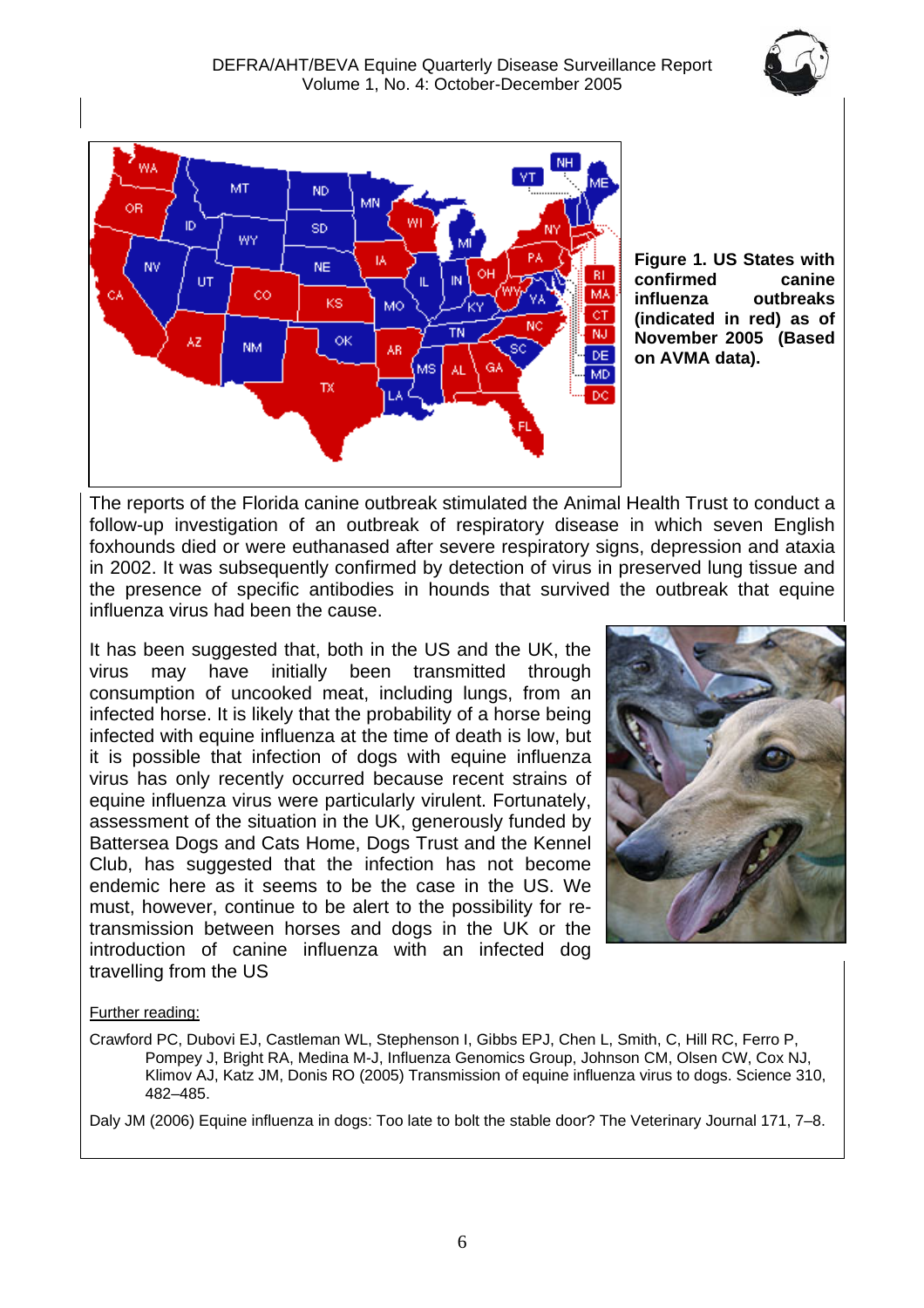

### <span id="page-6-0"></span>**FOCUS ARTICLE: West Nile Virus in horses (Dr Javier Castillo-Olivares, Centre for Preventive Medicine, Animal Health Trust)**

In the last decade, WNV has re-emerged as an important pathogen of humans and horses, with more frequent outbreaks with increased proportion of neurological disease cases being reported. Outbreaks in Romania and Morocco in 1996, Tunisia in 1997, Italy in 1998, Russia, United States and Israel in 1999, and France, United States and Israel in



2000 presented either an increase in the number of severe human cases, an increase in the severity of neurological disease in horses or high bird mortality. In some instances all three features were present, as was the case in the US outbreaks. In Europe, WNV activity was again reported in September 2004 from the Camargue region of France where 37 suspected equine WNV infections were identified, of which 14 were laboratory confirmed. Furthermore, in the summer of 2005, in the Volgograd and Astrakhan regions of Russia, 151 people fell ill with WNV infection with 35 deaths.

### **West Nile Virus in horses is a notifiable disease and this, as with other notifiable diseases, is a key component of disease surveillance. As yet no cases have been diagnosed in the UK.**

To date there are no reports of UK horses becoming infected with WNV during travel to affected areas, however the risk of this is apparent from confirmation that two Irish people diagnosed with WNV infection had contracted the disease while on holiday in the Algarve, Portugal. It is believed that migratory birds, originating from Africa and other areas where

WNV is endemic, provide a potential source of WNV infection in the UK. Furthermore, serological investigations in birds suggest that WNV or a WN-like virus has been circulating amongst UK non-migratory bird populations. The Animal Health Trust has developed basic diagnostic capabilities for equine WNV but further work is necessary. Currently, there are no seroprevalence data to indicate whether WNV has been circulating within the UK horse population. However, it would be important to establish the WNV transmission baseline to analyse the spread of WNV by serological means should an outbreak of WNV neurological disease occur in Britain.

Serological testing is a key component of surveillance strategies for WNV and essential to conduct epidemiological studies to determine the prevalence of the infection within a population. Detection of WNV specific antibodies in serum for laboratory diagnosis and epidemiological studies

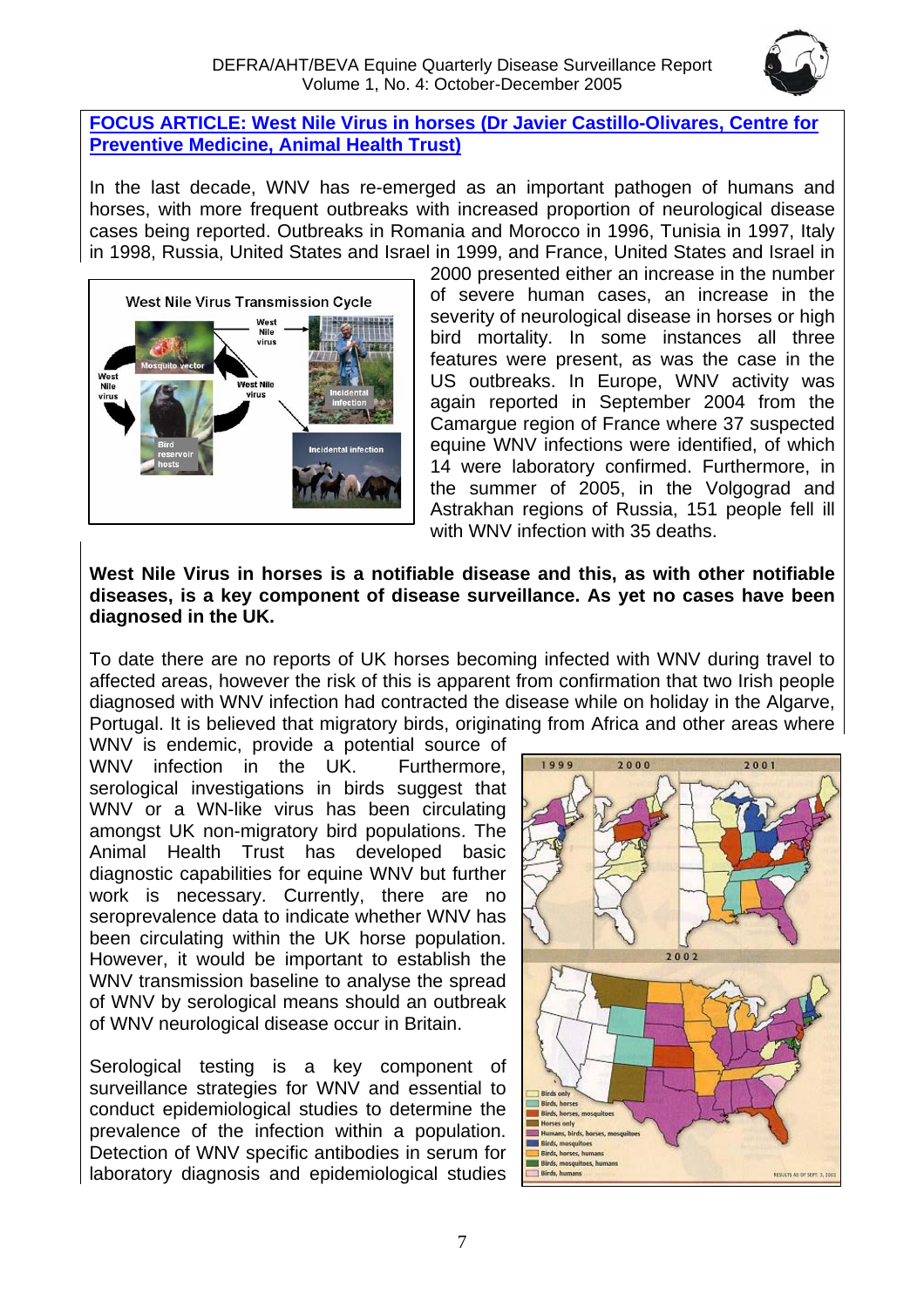#### DEFRA/AHT/BEVA Equine Quarterly Disease Surveillance Report Volume 1, No. 4: October-December 2005



of WNV infection in horses is made by virus neutralisation and WNV-specific IgM and IgG ELISA tests. The interpretation of serological data is not always straightforward due to cross-reactivity of antibodies and/or use of WNV vaccines.

The rapid spread of WNV across North America and its impact on equine health (over 17000 clinically affected horses) triggered the development of equine WNV vaccines. Two vaccines are currently available commercially against WNV in the US. A whole virus inactivated vaccine appeared in 2003 and has been used widely since. More recently, a recombinant pox-virus vectored WNV vaccine has also been released. All vaccines have been shown to induce virus neutralising antibodies, as occurs during natural WNV infection. Therefore, serum samples obtained during a serosurvey that produce a positive result by the virus neutralisation, IgM or IgG tests may be the result of vaccination rather than infection. However, as recombinant vaccines are unable to stimulate immune responses against non-structural proteins (NS1), it should be possible to determine whether a vaccinated animal has been naturally exposed to WNV by testing serum for the presence of anti-NS1 specific antibodies. An epitope blocking ELISA test has been developed but awaits validation in equine sera.

WNV is a re-emerging disease that has spread very rapidly across the entire North American continent in a relatively short space of time and continues to cause disease in horses and humans both in Europe and America. Its control depends on appropriate surveillance strategies for which adoption of accurate and validated diagnostic procedures is key.

#### Further reading

- Buckley, A., Dawson, A., Moss, S. R., Hinsley, S. A., Bellamy, P. E. & Gould, E. A. (2003). Serological evidence of West Nile virus, Usutu virus and Sindbis virus infection of birds in the UK. *J Gen Virol* **84**, 2807-17.
- Cantile, C., Di Guardo, G., Eleni, C. & Arispici, M. (2000). Clinical and neuropathological features of West Nile virus equine encephalomyelitis in Italy. *Equine Vet J* **32**, 31-5.
- Connell, J., McKeown, P., Garvey, P., Cotter, S., Conway, A., O'Flanagan, D., O'Herlihy, B. P., Morgan, D., Nicoll, A. and Lloyd, G (2004). Two linked cases of West Nile virus (WNV) acquired by Irish tourists in the Algarve, Portugal. *Eurosurveillance weekly* **8**.
- Hubalek, Z. & Halouzka, J. (1999). West Nile fever--a reemerging mosquito-borne viral disease in Europe. *Emerg Infect Dis* **5**, 643-50.
- Murgue, B., Murri, S., Zientara, S., Durand, B., Durand, J. P. & Zeller, H. (2001). West Nile outbreak in horses in southern France, 2000: the return after 35 years. *Emerg Infect Dis* **7**, 692-6.
- Ostlund, E. N., Andresen, J. E. & Andresen, M. (2000). West Nile encephalitis. *Vet Clin North Am Equine Pract* **16**, 427-41.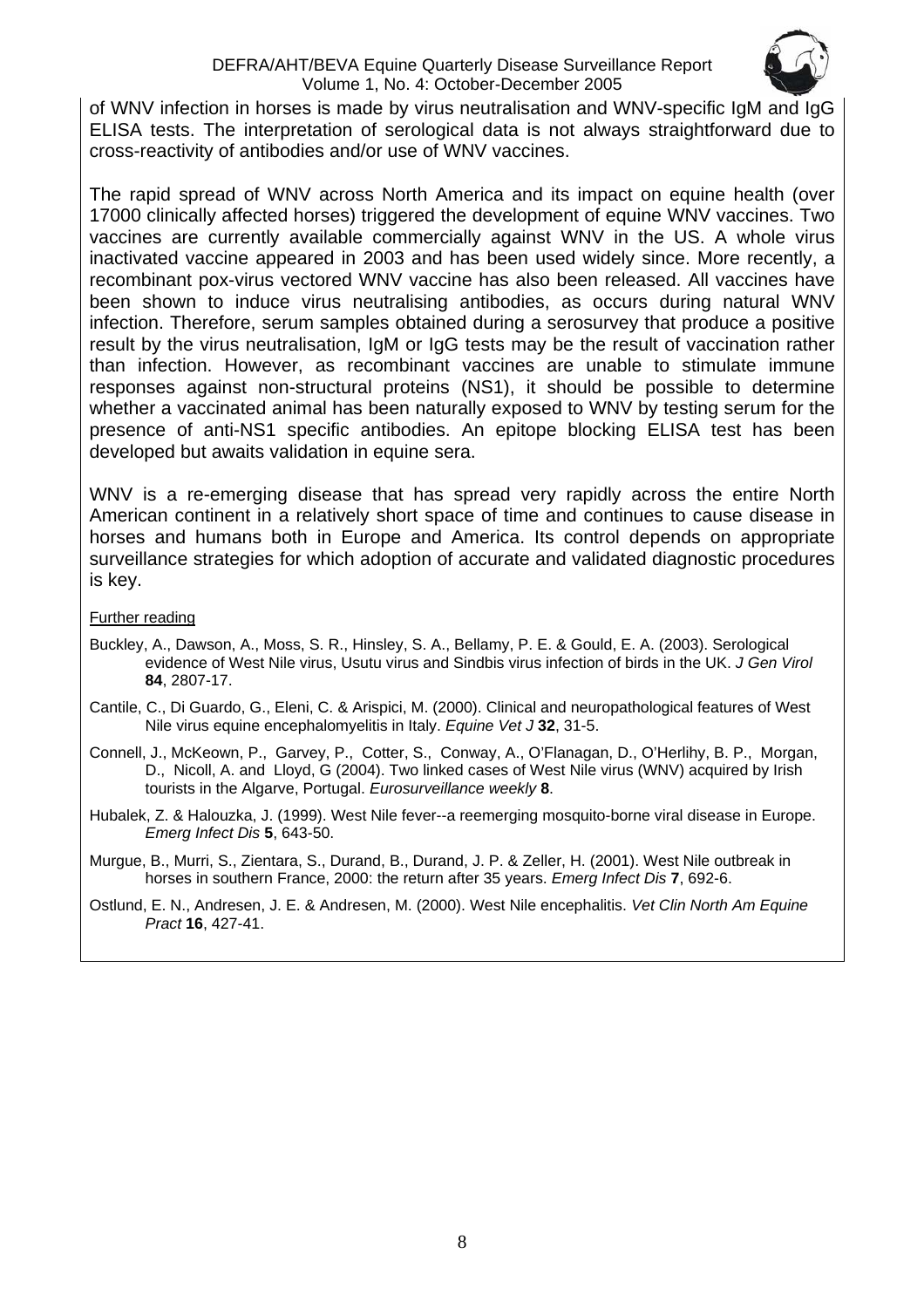

## <span id="page-8-0"></span>**Bacteriology Disease Report for the Fourth Quarter of 2005**

A summary of the diagnostic bacteriology testing undertaken by different contributing laboratories is presented in Table 2. For contagious equine metritis (CEM) 11 of 28 HBLB approved laboratories contributed data. None of the 11 contributing laboratories isolated the organism and no infection was confirmed during the quarter.

We are pleased to include data relating to CEM testing from the Veterinary Laboratories Agency (VLA), in this quarterly report. The sample population for the VLA is different from that for the other contributing laboratories as the VLA tests are principally in relation to international trade. Of the 2743 samples submitted from 1170 animals, none were found to be positive. During this period there were no suspect isolates or samples from incident tracings tested.

#### **Table 2: Diagnostic bacteriology sample throughput and positive results for fourth quarter 2005**

|                              | Number of<br><b>Samples Tested</b> | <b>Number</b><br><b>Positive</b> | ℅<br><b>Positive</b> | Number of<br>Contributing<br><b>Laboratories</b> |
|------------------------------|------------------------------------|----------------------------------|----------------------|--------------------------------------------------|
| <b>CEMO (HBLB)</b>           | 1573                               | 0                                | $0\%$                | 11                                               |
| <b>CEMO (VLA)</b>            | 2743                               | 0                                | 0%                   | 1                                                |
| Strangles (S. equi)          | 956                                | 119                              | 12%                  | 10                                               |
| <b>Salmonellosis</b>         | 169                                | 3                                | 2%                   | 6                                                |
| <b>MRSA</b>                  | 94                                 | 4                                | 4%                   | 3                                                |
| <b>Clostridium difficile</b> | 10                                 | 4                                | 10%                  | 3                                                |

CEMO = contagious equine metritis organism (*Taylorella equigenitalis*)

HBLB = HBLB accredited laboratories VLA = VLA reference laboratory

MRSA = methicillin resistant *Staphylococcus aureus* 

#### **Toxicosis Report for the Fourth Quarter of 2005**

A summary of diagnostic toxicosis testing undertaken by several contributing laboratories is presented in Table 3.

#### **Table 3: Diagnostic toxicosis sample throughput and positive results for fourth quarter 2005**

|                       | Number of<br><b>Samples</b><br><b>Tested</b> | <b>Number</b><br><b>Positive</b> | %<br><b>Positive</b> | <b>Number of</b><br><b>Contributing</b><br><b>Laboratories</b> |
|-----------------------|----------------------------------------------|----------------------------------|----------------------|----------------------------------------------------------------|
| <b>Grass Sickness</b> | b                                            | 3                                | 60%                  |                                                                |
| Ragwort               | 5                                            | $\mathcal{P}$                    | 40%                  |                                                                |
| Hepatic toxicoses     |                                              |                                  | 0%                   | っ                                                              |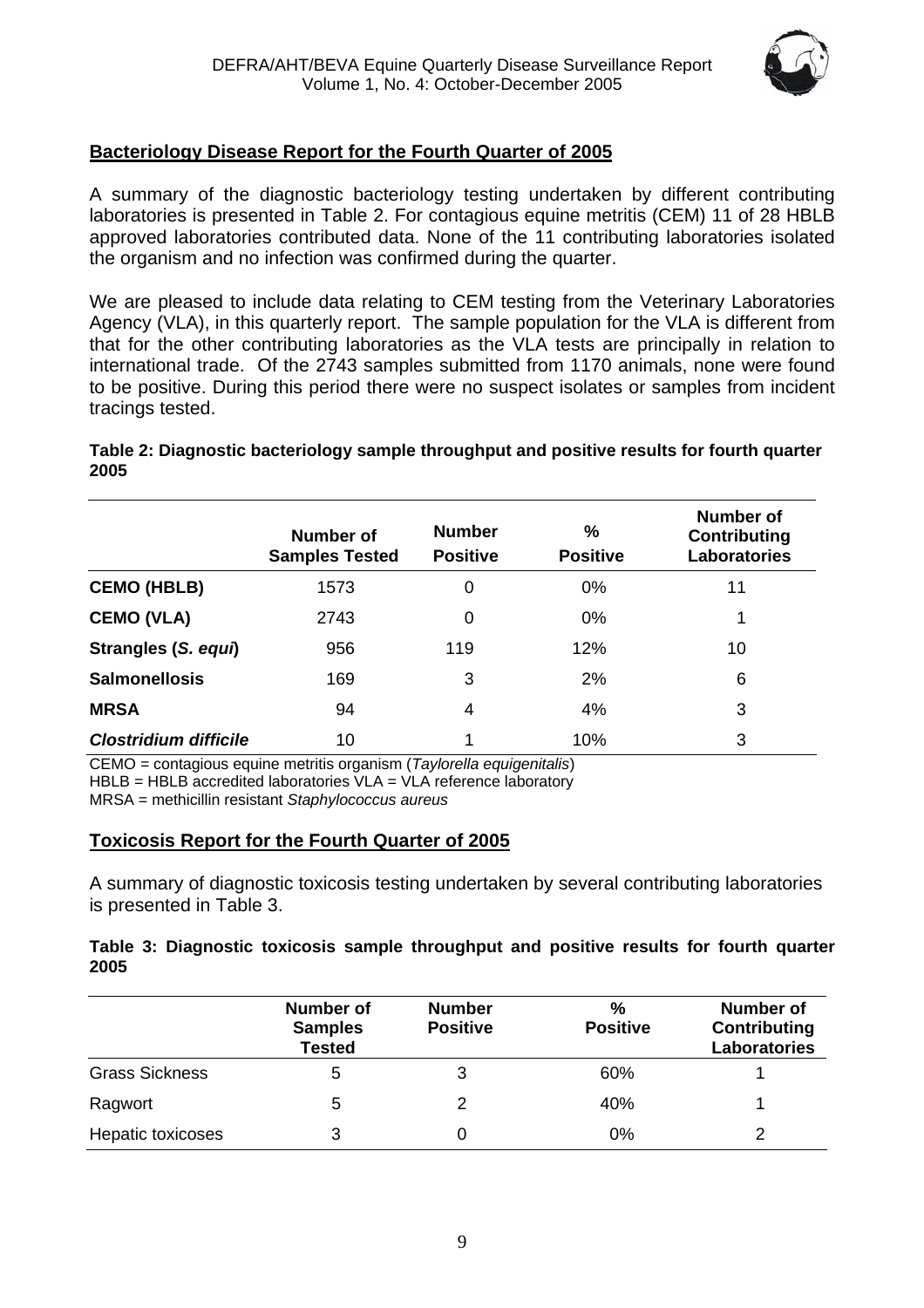

#### <span id="page-9-0"></span>**Parasitology Report for the Fourth Quarter of 2005**

A summary of diagnostic parasitology testing undertaken by several contributing laboratories is presented in Table 4.

| Table 4: Diagnostic parasitology sample throughput and positive results for fourth quarter |  |
|--------------------------------------------------------------------------------------------|--|
| 2005                                                                                       |  |

|                      | <b>Number of</b><br><b>Samples</b><br><b>Tested</b> | <b>Number</b><br><b>Positive</b> | $\frac{9}{6}$<br><b>Positive</b> | <b>Number of</b><br><b>Contributing</b><br><b>Laboratories</b> |
|----------------------|-----------------------------------------------------|----------------------------------|----------------------------------|----------------------------------------------------------------|
| <b>Endoparasites</b> |                                                     |                                  |                                  |                                                                |
| Strongyles           | 79                                                  | 20                               | 25%                              | 3                                                              |
| <b>Tapeworms</b>     | 326                                                 | 12                               | 4%                               | 3                                                              |
| Cyathostomes         | 689                                                 | 158                              | 23%                              | 4                                                              |
| <b>Dictyocaulus</b>  | 93                                                  | 4                                | 4%                               | 3                                                              |
| Ascarids             | 562                                                 | 16                               | 3%                               | 3                                                              |
| Trichostrongyles     | 34                                                  | 12                               | 35%                              | 1                                                              |
| <b>Ectoparasites</b> |                                                     |                                  |                                  |                                                                |
| Lice                 | 53                                                  | 1                                | 2%                               | 4                                                              |
| Ringworm             | 46                                                  | 4                                | 9%                               | 4                                                              |
| <b>Mites</b>         | 251                                                 | 6                                | 2%                               | 6                                                              |

#### **Report on** *Post Mortem* **Examinations for Fourth Quarter of 2005**

Reports on gross *post mortem* examinations were received from 6 laboratories. Reports are presented regionally below:

#### **EAST ANGLIA**

A total of 78 post mortem examinations were performed during the reporting period. Of this total, all but 7 of the examinations were routine abortion investigations. The results of the abortion investigations over the 2005-6 breeding season will be reported in a future article. Findings from the other investigations are described below.

An aged Welsh Mountain pony euthanased electively with chronic colic and constipation was diagnosed with phaeochromocytoma infiltrating the coeliacomesenteric ganglion causing presumptive secondary dysautonomia (distinct from equine grass sickness, which is a primary dysautonomia). A 21 year-old mare euthanased electively with a four-day history of ataxia was found to have ovarian carcinoma with multifocal cerebral haemorrhage consistent with the effects of a paraneoplastic clotting defect. An adult horse euthanased electively with a two-day history of ataxia, head tilt and nystagmus was diagnosed with granulomatous encephalitis. An 11 month-old captive zebra found dead with a history of chronic ataxia and ill-thrift was found to have a healed atlanto-occipital injury. Single cases of sudden death, neurological disease and unspecified cranial trauma were examined but no definitive diagnosis made.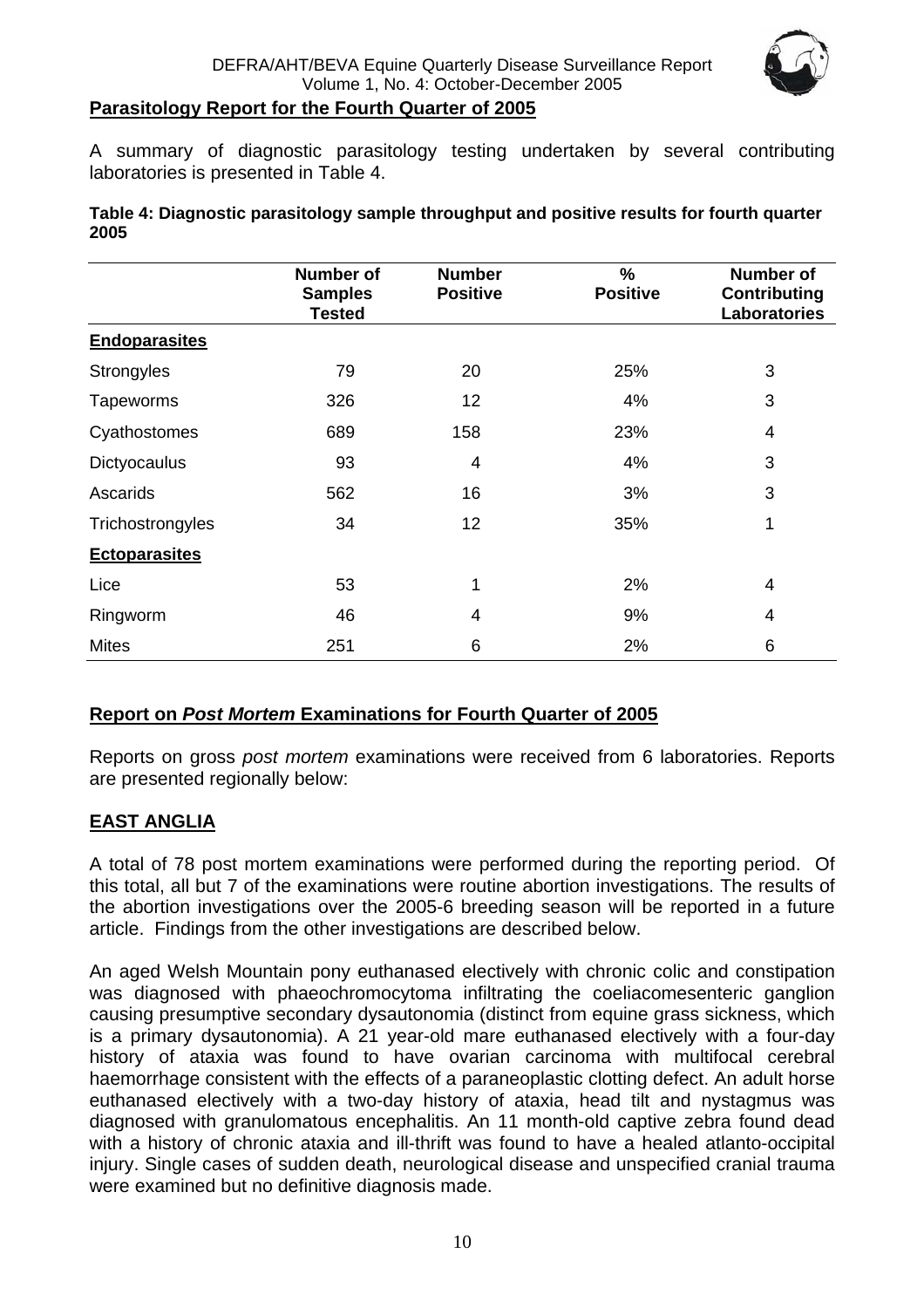

## <span id="page-10-0"></span>**SOUTH WEST**

Five post mortem examinations were performed over the quarter; comprising single cases of alimentary lymphoma, small colon rupture associated with impaction, pituitary adenoma and adrenocortical hyperplasia, arthiritis and a spinal fracture.

## **MIDLANDS**

Three cases of abortion were examined at post mortem. Two were found to be the result of twisted umbilicus (one fetus also affected by hydrocephalus) and in one case no diagnosis was reached due to submission of an incomplete fetus.

## **NORTHERN IRELAND**

Ten cases were examined at post mortem during the last quarter. Three abortion investigations failed to identify a significant causative pathogen. A single case of sudden death was found to have intestinal displacement and obstruction with associated marked vascular compromise. Viscera submitted from three post mortem examinations in the field were used to diagnose two cases of Streptococcus zooepidemicus pneumonia and one case of parasitic infection with Strongyloides.